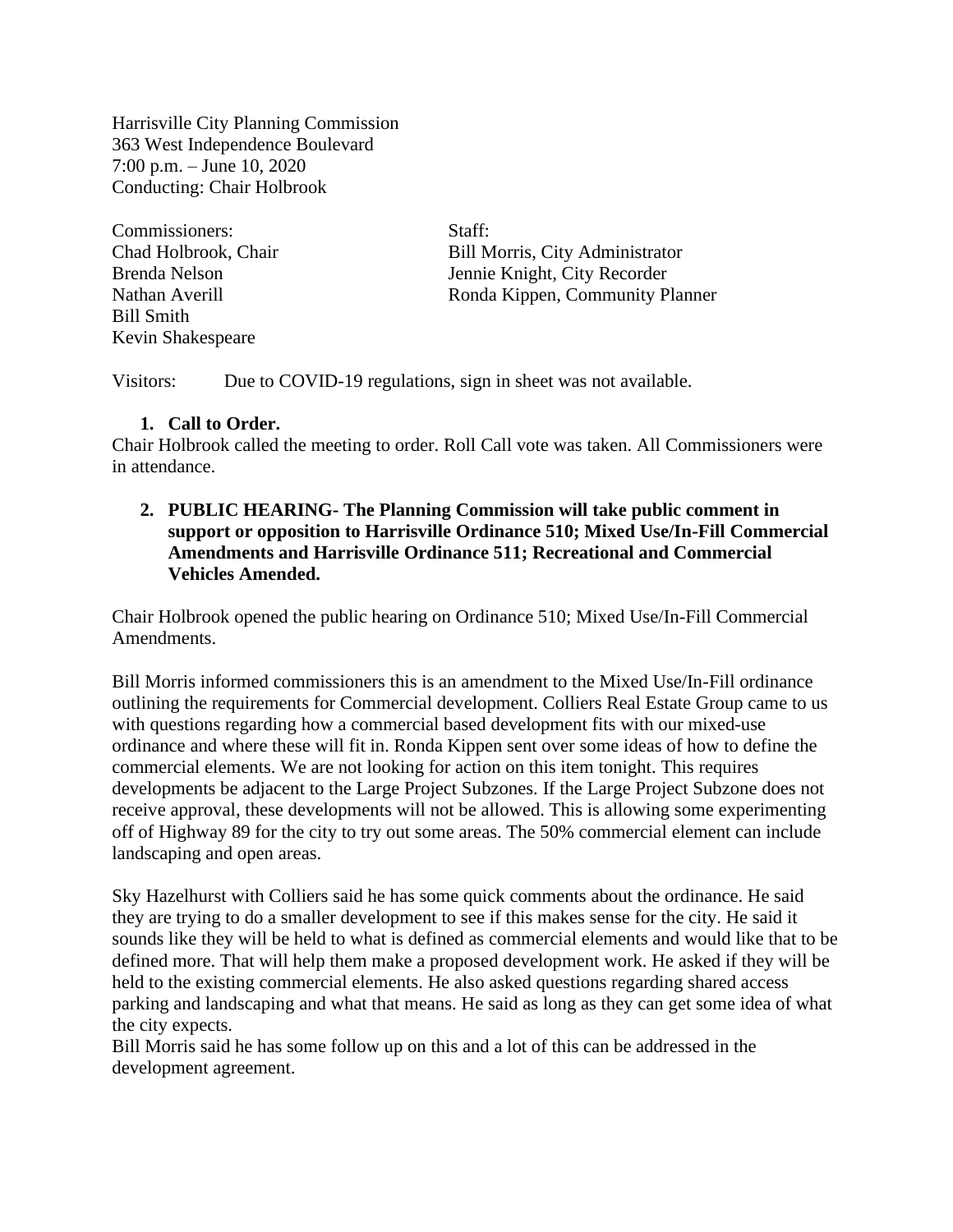Resident #1 asked about areas north of the Golf Course. He asked what is means to be adjacent to the golf course and will all of this be developed. He further asked for clarification on what is happening with the golf course.

Bill Morris explained the city is waiting for application to be made. Resident #1 asked who is applying. Bill Morris said the individuals who say they have it under contract. Resident #1 said last time he came to a meeting there was discussion about whether the Planning Commission would approve a plan for it to be developed. He asked if that has been resolved. Bill Morris said they have yet to file a zoning application. There have been questions throughout the process but these have been resolved and now this is in the developer's hands.

Chair Holbrook closed the public hearing on Harrisville Ordinance 510; Mixed Use/In-Fill Commercial Amendments.

Bill Morris explained the commercial element in a Mixed Use needs to be conducive with residential. This may need to be clarified before moving on. Ronda Kippen suggested setting up a use table to clarify these commercial uses which would be office space, retail space, and professional services. Bill Morris explained the shared parking and access means a business would be allowed to park where residents park in the evening. This is because UDOT is not going to allow any access onto Highway 89. Transportation Plans will need to be outlined to address this. He also pointed out this ordinance only allows development adjacent to the Mixed-Use Large Parcel Projects. Since we have not received application yet, that zone cannot exist anywhere now.

Chair Holbrook opened the public hearing on Harrisville Ordinance 511; Recreational and Commercial Vehicles Amended.

Lieutenant Moore explained there is an increase of people living in RV's. We recognize there are a lot of people that live like this who do not contribute negatively to the community. We have a number of problems with people who do not have jobs, come into our city with garbage and do not respect the community. They have a very strong tie to the drug culture. They are Weber County residents, that want to live in their motorhome or trailers. Half of the time these vehicles are not registered with expired temp tags, and we receive a lot of complaints from the Walmart area. The rules for searching motorhomes are different from a car or truck. They cannot go into a trailer or motorhome and these people know this and participate in illegal traffic. Walmart's policy is very liberal and includes a caveat they must follow the laws. The previous ordinance does not address this only city and residential properties. We have had a long-standing issue with an individual on 750 West allowing people to live out of trailers. We could not prove they were living there for 5 days; therefore, we lost the case in court. Additionally, employees at Walmart are worried about their cars being broken into. Recently we have not been able to handle calls as usual due to the restrictions in place, and we have a responsibility to protect the city. This is not to restrict people from having family members stay temporarily in their RV's, but to address the issues we currently face. Walmart also has overnight drivers who are restricted by night driving hours. They are not our target either.

Rick Wetz said he appreciates the officers but the way this is written right now, his daughter could not come in her motorhome and stay in his driveway for a week. They say they will not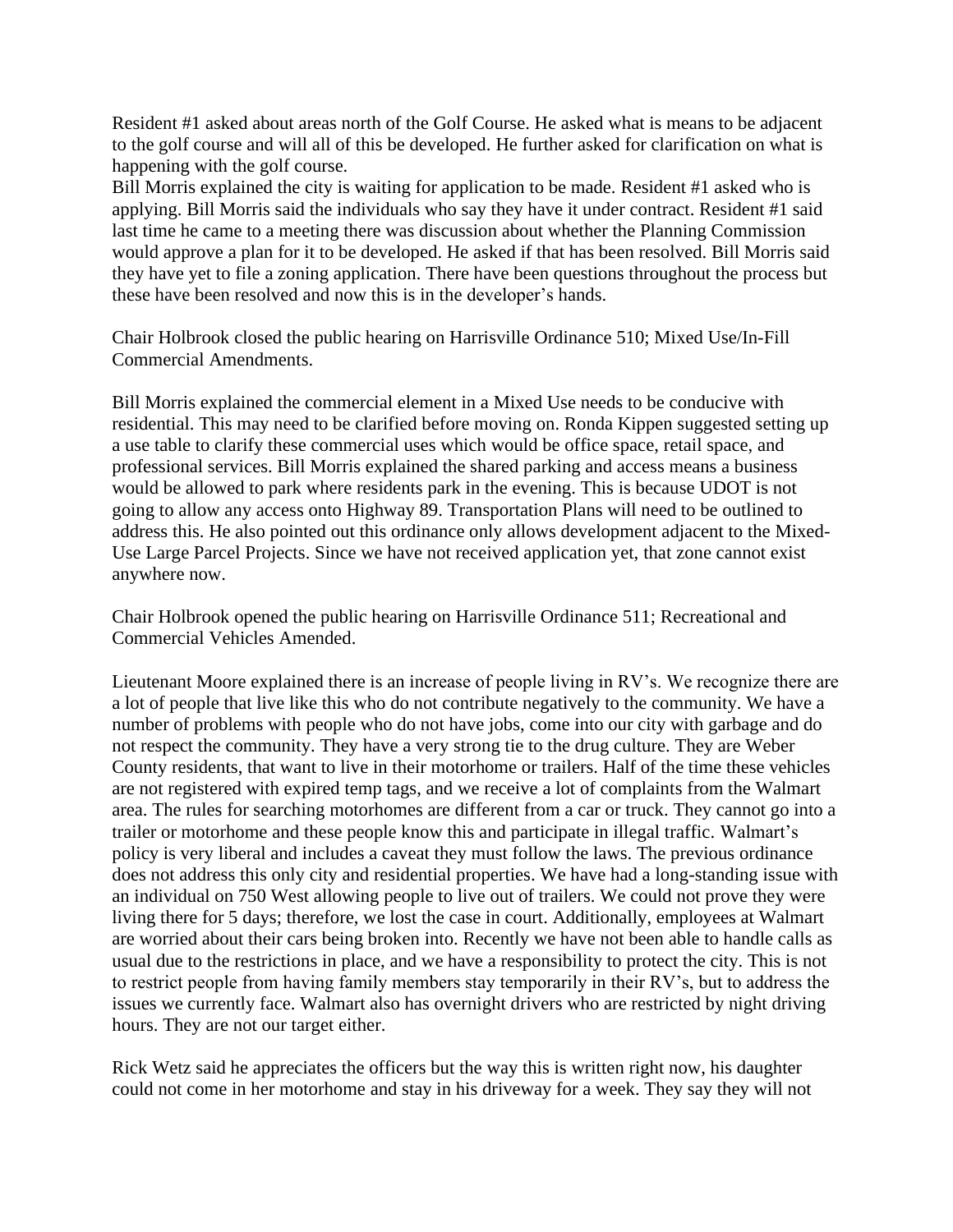enforce this, but this is the way it is written now, no more than 24 hours within a 30 day period. , plus she could not park in the driveway on his property. He said this is his house and he pays his taxes. He should not be restricted from parking in his driveway at his house for any amount of time. Also, the way this is written, does this include ATV trailers, as he has an ATV trailer as well, he said this is not very clear. If the ordinance is written to not allow this, he objects to it. He has a trailer he uses all the time to do utility work. If the ordinance is written to not allow that, he objects to it. He is okay with not using a camper as a permanent resident. He agrees with that, because there was a neighbor behind him that was doing that for several years. But he does have objections to the parking and defining where he can put his recreational vehicles. He does not understand why the city is trying to include that in the ordinance.

Gary Robinson said he objects to dealing with Walmart issues, they are private property and have their own regulations. He does not feel they can say RV's are not allowed to park. People come from out of town, he feels this would be a big issue over Thanksgiving weekend. Parking vehicles if you have several trailers, in the side yard only is not possible. Especially in neighborhood like Misty Meadows, they were not intended to have RV parking. Many residents have no RV parking. If this is passed, a lot of residents cannot park in their own yard because there is not access to their backyards. He said Officer Moore might not cite people, but another officer might write a ticket. He objects to removing the 5 days. He feels like the city should take care of the drug problem another way.

Jaron Ball,1485 N 100 E, said he agrees with the officer as far as crime goes, it is a problem. He sees people doing this. In his work, he also sees this behind the shop. They show up in an RV, they do drugs all night and they leave. They call the police but they cannot search things and they have 48 hours and these people know that. He said that is the problem that needs to be addressed. He acknowledged he is just getting up to speed on this proposed ordinance in the last hour. He believes this is too broad with rules. In his experience he has seen broad rules with one intent, completely going in another intent when it evolves. He lives here because he can have his flatbed trailer and his kids can park cars, they can load the trailer in front of his house, if they want to leave the next day, his dad can stay. He really does not want that bothered. He feels a lot of residents try to take care of their places. He feels is this is written differently to address specific problems it would be better. He does not support this as it is written.

Steve Hood said he agrees with Officer Moore. He feels we need to make the city safe but he objects to the city telling residents what they can do with their property as far as recreational vehicles or utility trailers.

Chair Holbrook closed the public hearing.

## **3. Discussion/Action/Recommend Harrisville Ordinance 510; Mixed Use/In-Fill Commercial Amendments.**

Bill Morris said staff recommendation is to table this ordinance until we find out what is going on with the golf course application. Once application is received, we will have a committee, consisting of two council members and the chair and vice chair of Planning Commission, give recommendation before the large project development has a public hearing.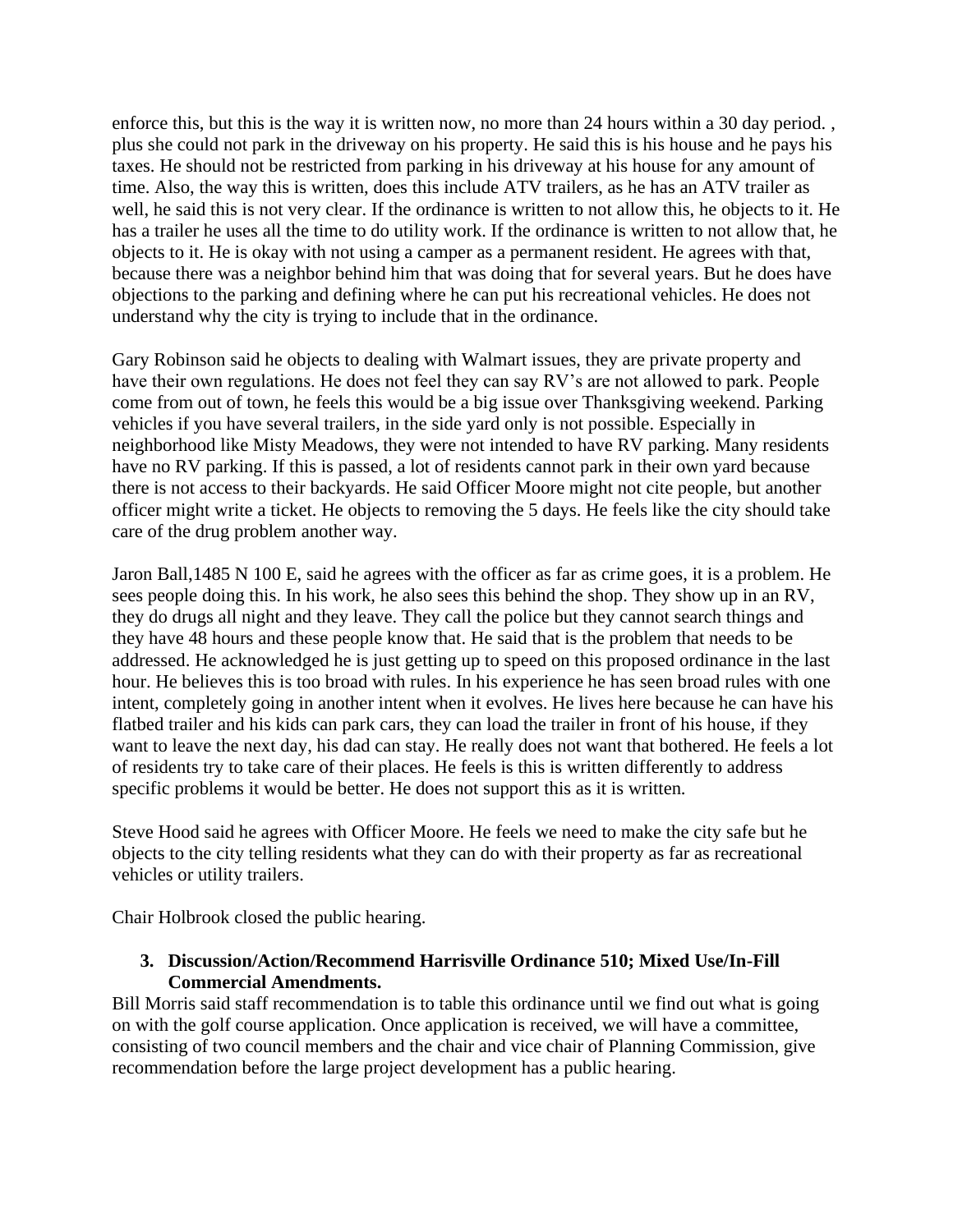Commissioner Averill recommended making some changes to the commercial elements before action is taken. Bill Morris explained there were several reasons why the golf course has been delayed. We can bring back some more details and the proposed new changes in August.

# **MOTION: Commissioner Averill motioned to table Harrisville Ordinance 510; Mixed Use/In-Fill Commercial Amendments. Commissioner Nelson seconded the motion. Voting was unanimous.**

## **4. Discussion/Action/Recommend Harrisville Ordinance 511; Recreational and Commercial Vehicles Amended.**

Officer Moore addressed concerns with parking recreational vehicles. He explained personal parking of RV's is not the focus of this ordinance. Residents can park up to three recreation vehicles and this will expand their ability by allowing a gravel surface in the side or rear yard. Commissioner Averill said he is okay with residents parking RV's in the driveway and front yard on a solid surface.

Officer Moore explained Walmart's policy allows for parking of RV's and they want enforcement with individual stores following local ordinances. They have collected their own data for this. Commissioner Averill suggested Walmart put up their own signs. Officer Moore explained we want to avoid not allowing parking, particularly for snow birds traveling through the area. The Riverdale Walmart does not allow any overnight parking. With regard to parking on the roadway, a citation is never issued first; always a warning. Bill Morris explained as a prosecutor, he is not going to prosecute a resident; he is the gateway to the court system. This language is recommended by the Judge to address the issues that were heard in court. Commissioner Averill recommended residents be required to have a business license to rent out areas for RV parking. Bill Morris said a local neighbor had to deal with drug issues next door because of the way the ordinance is currently written. Commissioner Averill suggested tabling the ordinance because he feels the majority of people are following this appropriately. Lieutenant Moore explained there are a few that are creating the issues. We do not have a problem with people staring long term. Bill Morris explained this is not only happening at Walmart but other places in the city. Chair Holbrook suggested limiting this to family and friends. Bill Morris suggested Planning Commission look for another model to target this another way. Commissioner Averill suggested targeting the littering with a law. Commissioner Smith said he does not like to nitpick things with an ordinance. This is a broad ordinance that is trying to target too many things. Commissioner Shakespeare said recreational and residency are two different things. He is okay with recreational, not with residency. He would like to see that outlined. Commissioner Nelson said she feels we need to be careful about letting people live in RV's on the side of homes.

Chair Holbrook said he understands what is being said and suggested some kind of accommodation with people coming into private homes and the time frame. Bill Morris explained what occurred in court when a witness was called to testify and could not give the appropriate time line needed to prosecute the case. Lieutenant Moore said the case ended up being an elderly abuse situation that was corrected by other means. Chair Holbrook asked for Bill Morris' attorney opinion. Bill Morris recognized the law enforcement community and the good work they do. He said they see things most people do not see in our community. He said if planning commission tables this, they can look for more models. Commissioner Averill said he feels the issues is not RV's and this is the wrong ordinance to fix the problem. Bill Morris